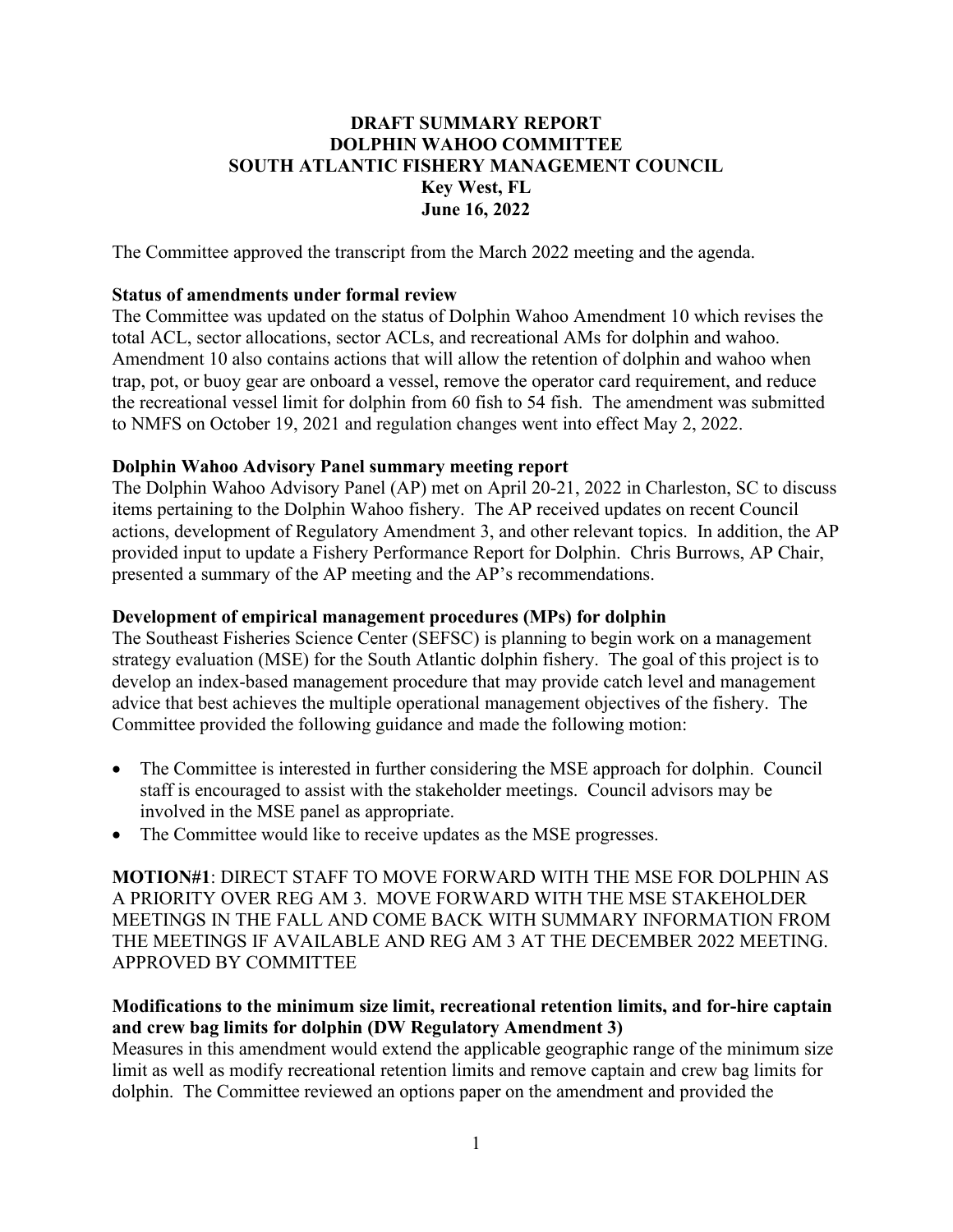following guidance on the Purpose and Need statements as well as the range of options to consider in the amendment:

#### DIRECTION TO STAFF:

### **Purpose and Need**

• Consistency in retention limits for dolphin off of Florida may be incorporated into the need at a later date but the Committee would like to wait until after scoping comments are received to make further changes to the Purpose and Need statements.

## **1. Modify the applicable geographic range of the minimum size limit for dolphin.**

- o Include a range of options that would extend the applicable geographic range of the 20 inch fork length minimum size limit for dolphin to cover:
	- North Carolina only
	- North Carolina through New York
	- North Carolina through Maine
- o This action is intended to apply to both the commercial and recreational sectors.
- o Include sample size and PSEs for data used to create Figure 1 that shows the percentage of dolphin under 20 inches observed in the recreational catch.

## **2. Modify the daily recreational bag limit for dolphin**

- o Include a range of options for a bag limit of 2 to 10 dolphin per person.
	- **Consider different bag limits by mode (private, charter, and headboat vessels).**
	- Remove options that would include a vessel limit or bag limit, whichever is greater instead of whichever is more restrictive.

# **3. Modify the recreational vessel limit for dolphin**

- o Include a range of options for a vessel limit of 12 to 54 dolphin per vessel.
	- Include increments divisible by 6 as well as a vessel limit of 30 dolphin.
	- **Consider different vessel limits by mode (private, charter, and headboat vessels).** 
		- Add a regional option for vessel limit changes.
			- o Off of Florida only.
			- o Ask about other potential regional vessel limits during scoping.
- o Include an option that would remove vessel limits onboard charter vessels only.
- o Bring back information to clarify the definition of a headboat.
- o Remove options that would include a vessel limit or bag limit, whichever is greater instead of whichever is more restrictive.

## **4. Modify captain and crew recreational daily bag limits for dolphin onboard charter vessels**

- o Include options for removing captain and crew bag limits for dolphin.
	- **Consider a regional option.** 
		- Off of Florida only.

# **Other Business**

There were no items discussed under other business.